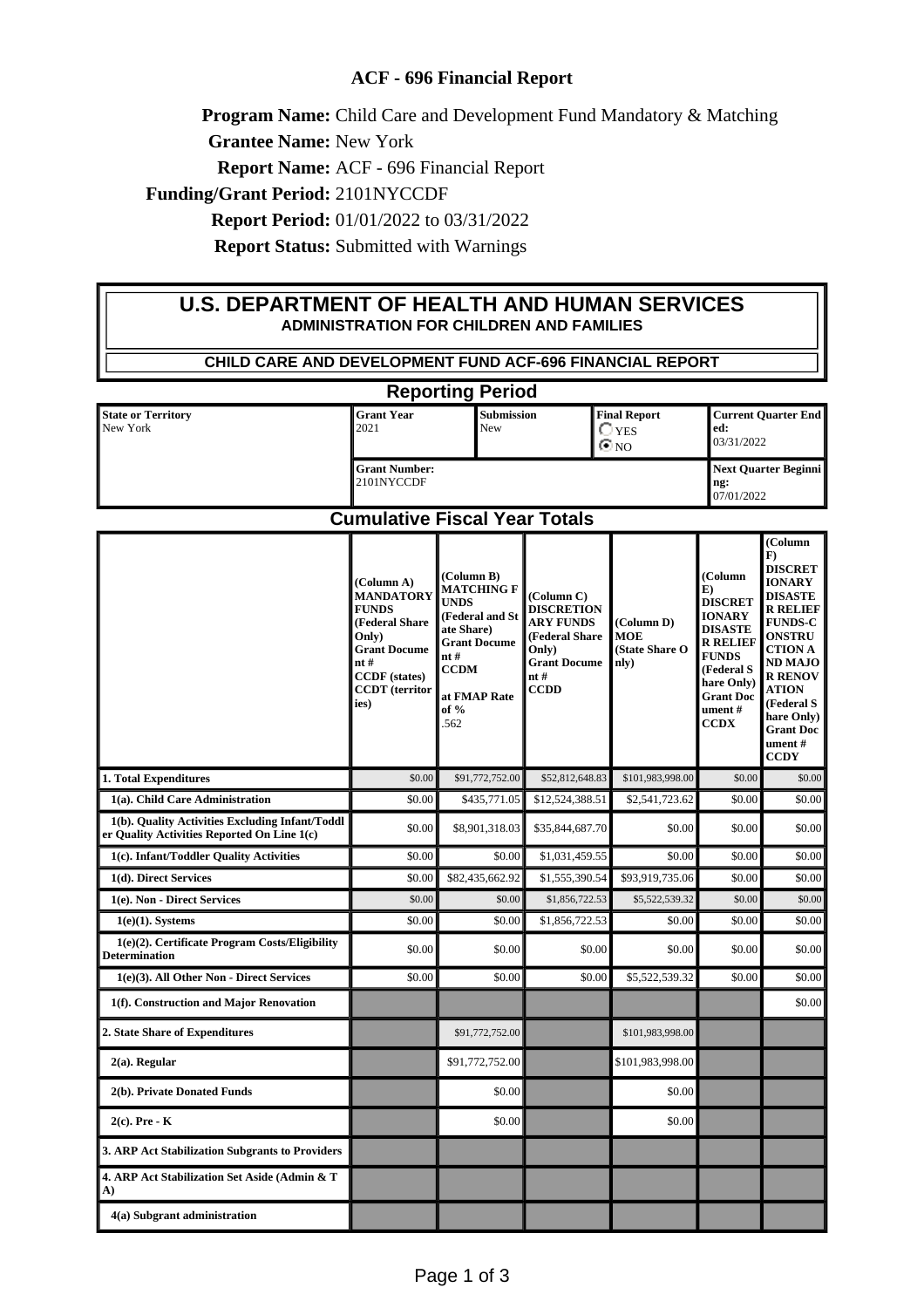| 4(b) Systems                                                                                                                                                                                    |                                                                    |                  |                        |  |        |        |
|-------------------------------------------------------------------------------------------------------------------------------------------------------------------------------------------------|--------------------------------------------------------------------|------------------|------------------------|--|--------|--------|
| $4(c)$ TA - application                                                                                                                                                                         |                                                                    |                  |                        |  |        |        |
| $4(d)$ TA - implementation                                                                                                                                                                      |                                                                    |                  |                        |  |        |        |
| 4(e) Publicity                                                                                                                                                                                  |                                                                    |                  |                        |  |        |        |
| 4(f) Activities to build supply                                                                                                                                                                 |                                                                    |                  |                        |  |        |        |
| 5. Federal Share of Expenditures                                                                                                                                                                | \$0.00                                                             | \$0.00           | \$52,812,648.83        |  | \$0.00 | \$0.00 |
| 6. Federal Share of Unliquidated Obligations                                                                                                                                                    | \$101,983,998.00                                                   | \$120,228,482.00 | \$404,514,469.11       |  | \$0.00 | \$0.00 |
| 7. Awarded                                                                                                                                                                                      | \$101,983,998.00                                                   | \$120,228,482.00 | \$264,802,365.00       |  | \$0.00 | \$0.00 |
| <b>8. Transfer From TANF</b>                                                                                                                                                                    |                                                                    |                  | \$273,696,000.00       |  |        |        |
| 9. Unobligated Balance                                                                                                                                                                          | \$0.00                                                             | \$0.00           | \$81,171,247.06        |  | \$0.00 | \$0.00 |
| 9(a). Was the State or Territory unable to oblig<br>ate at least 50% of the CCDF stabilization grants<br>by December 11, 2021?                                                                  |                                                                    |                  |                        |  |        |        |
| 10. Federal Funds Requested : Estimates For Ne<br>xt Quarter (Refer to Next Quarter Beginning Da<br>te Above.)                                                                                  | \$0.00                                                             | \$0.00           | \$0.00                 |  |        |        |
| Please refer to redistribution and reallotment of funds information information in the instructions.                                                                                            |                                                                    |                  |                        |  |        |        |
| 11. Redistributed Funds (September 30 Submitta)<br>l): If available, does the State or Territory reques<br>t redistributed funds? [Mandatory (territories, p<br>er ARP Act); Matching (states)] | $\odot$ Yes $\bigcirc$ No $\blacksquare$ $\odot$ Yes $\bigcirc$ No |                  |                        |  |        |        |
| 11(a). If yes, does the State or Territory reques<br>t a limit to the redistributed funds received?                                                                                             | \$0.00                                                             | \$0.00           |                        |  |        |        |
| 12. Reallotted Funds: If available, does the State<br>request reallotted discretionary or stabilization f<br>unds?                                                                              |                                                                    |                  | $\odot$ Yes $\odot$ No |  |        |        |

## **Cumulative Supplemental Funds Totals**

|                                                                                                      | (Column G)<br><b>DISCRETI</b><br><b>ONARY C</b><br><b>ARES ACT</b><br><b>FUNDS</b><br>(Federal Sh<br>are Only)<br><b>Grant Docu</b><br>ment#<br>CCC <sub>3</sub> | (Column H)<br><b>DISCRETIO</b><br><b>NARY CRRS</b><br><b>A ACT FUND</b><br>S<br>(Federal Shar<br>e Only)<br><b>Grant Docum</b><br>$ent$ #<br>CCC <sub>5</sub> | (COLUMN I)<br><b>SUPPLEMEN</b><br><b>TAL DISCRE</b><br><b>TIONARY A</b><br><b>RP ACT FUN</b><br>DS<br><b>Grant Docum</b><br>ent#CDC6 | (COLUMN J)<br><b>STABILZATI</b><br><b>ON ARP ACT</b><br><b>FUNDS</b><br><b>Grant Docume</b><br>nt#CSC6 |
|------------------------------------------------------------------------------------------------------|------------------------------------------------------------------------------------------------------------------------------------------------------------------|---------------------------------------------------------------------------------------------------------------------------------------------------------------|--------------------------------------------------------------------------------------------------------------------------------------|--------------------------------------------------------------------------------------------------------|
| 1. Total Expenditures                                                                                | \$0.00                                                                                                                                                           | \$40,416,275.37                                                                                                                                               | \$864,016.95                                                                                                                         | \$868,181,409.44                                                                                       |
| 1(a). Child Care Administration                                                                      | \$0.00                                                                                                                                                           | \$0.00                                                                                                                                                        | \$0.00                                                                                                                               |                                                                                                        |
| 1(b). Quality Activities Excluding Infant/Toddler<br><b>Ouality Activities Reported On Line 1(c)</b> | \$0.00                                                                                                                                                           | \$40,416,275.37                                                                                                                                               | \$864,016.95                                                                                                                         |                                                                                                        |
| 1(c). Infant/Toddler Quality Activities                                                              | \$0.00                                                                                                                                                           | \$0.00                                                                                                                                                        | \$0.00                                                                                                                               |                                                                                                        |
| 1(d). Direct Services                                                                                | \$0.00                                                                                                                                                           | \$0.00                                                                                                                                                        | \$0.00                                                                                                                               |                                                                                                        |
| 1(e). Non - Direct Services                                                                          | \$0.00                                                                                                                                                           | \$0.00                                                                                                                                                        | \$0.00                                                                                                                               |                                                                                                        |
| $1(e)(1)$ . Systems                                                                                  | \$0.00                                                                                                                                                           | \$0.00                                                                                                                                                        | \$0.00                                                                                                                               |                                                                                                        |
| 1(e)(2). Certificate Program Costs/Eligibility Dete<br>rmination                                     | \$0.00                                                                                                                                                           | \$0.00                                                                                                                                                        | \$0.00                                                                                                                               |                                                                                                        |
| 1(e)(3). All Other Non - Direct Services                                                             | \$0.00                                                                                                                                                           | \$0.00                                                                                                                                                        | \$0.00                                                                                                                               |                                                                                                        |
| 1(f). Construction and Major Renovation                                                              |                                                                                                                                                                  |                                                                                                                                                               |                                                                                                                                      |                                                                                                        |
| 2. State Share of Expenditures                                                                       |                                                                                                                                                                  |                                                                                                                                                               |                                                                                                                                      |                                                                                                        |
| $2(a)$ . Regular                                                                                     |                                                                                                                                                                  |                                                                                                                                                               |                                                                                                                                      |                                                                                                        |
| 2(b). Private Donated Funds                                                                          |                                                                                                                                                                  |                                                                                                                                                               |                                                                                                                                      |                                                                                                        |
| $2(c)$ . Pre - K                                                                                     |                                                                                                                                                                  |                                                                                                                                                               |                                                                                                                                      |                                                                                                        |
| 3. ARP Act Stabilization Subgrants to Providers                                                      |                                                                                                                                                                  |                                                                                                                                                               |                                                                                                                                      | \$864,184,368.69                                                                                       |